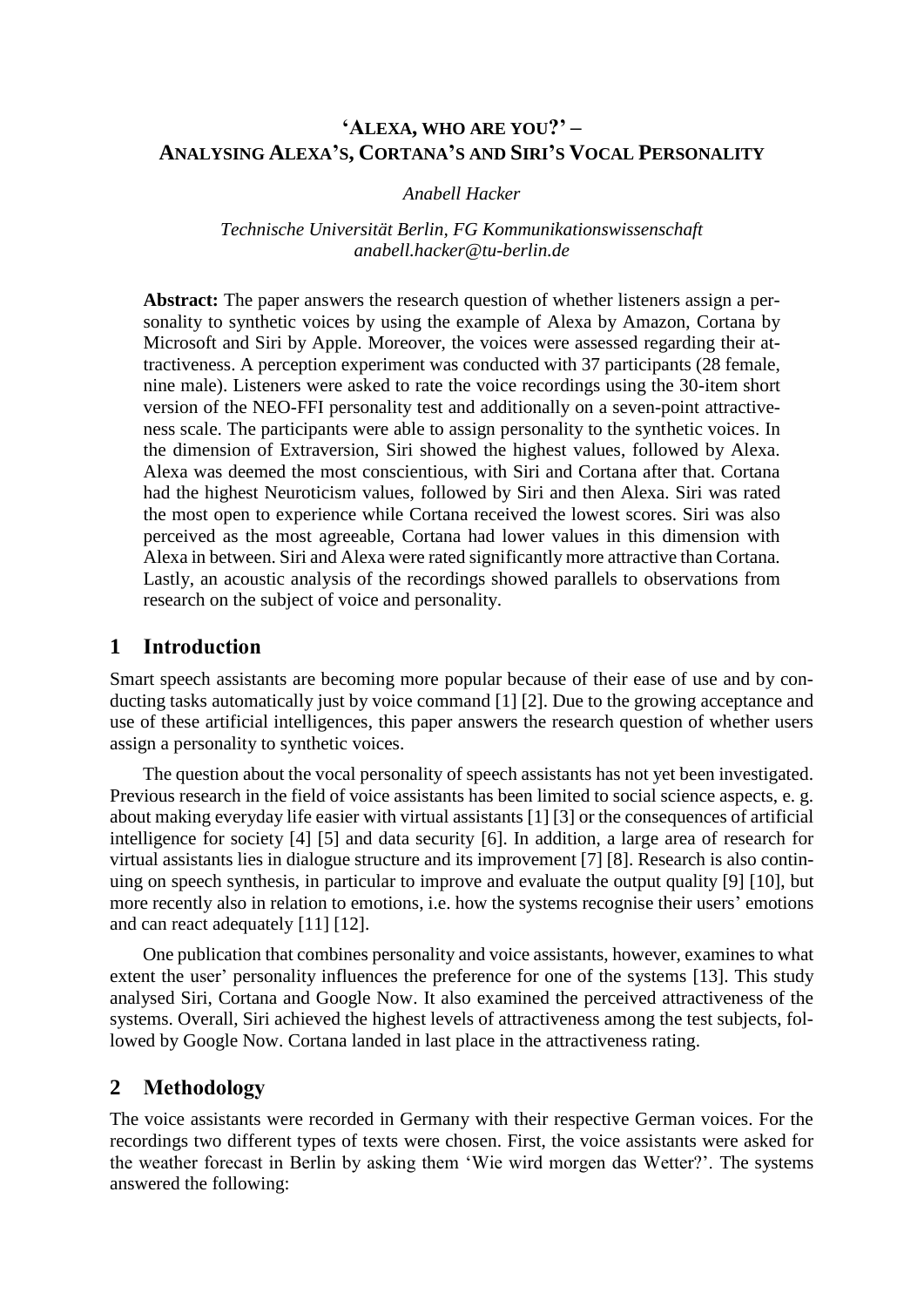Alexa: *'Morgen ist das Wetter in Berlin teilweise sonnig mit einer Höchsttemperatur von 23 Grad und einer Tiefsttemperatur von 14 Grad.'*

Cortana: *'Die Wettervorhersage für morgen meldet stellenweise klaren Himmel bei Temperaturen zwischen 17 und 23 Grad.'*

Siri: *'Die Höchsttemperatur morgen wird 23 Grad Celsius und die Tiefsttemperatur 13 Grad Celsius sein.'*

These types of texts were chosen because a weather forecast is a common interaction with the systems by users. Secondly, the assistants needed to speak the same text in order to conduct comparable acoustic measurements. For these recordings four sentences from the Berlin Database of Emotional Speech [14] (short: Emo database) were chosen because these align well with the typical communication between a voice assistant and the user. The four sentences were: '*Der Lappen liegt auf dem Eisschrank', 'Das will sie am Mittwoch abgeben', 'Heute Abend könnte ich es ihm sagen'* and *'In sieben Stunden wird es so weit sein'.*

The recordings were conducted on July, 11th 2017 to maintain the same weather forecast and state of the voice assistants' software. Alexa was recorded using an Amazon Echo Dot, second generation, Cortana on a Windows 10 PC with the Win 10 version 1703 and for Siri's recordings an iPhone 6 with iOS 10.3 was used. The recordings were made with the software Audacity, version 2.3.1 [15].

During recordings, several issues occurred. Siri provides a built-in function to re-read text which has been highlighted by the user. The user can chose Siri's reading speed which was set to 50 per cent to attain a medium speaking rate. Unfortunately, it was not possible to record Siri's output via Bluetooth to avoid loss of quality due to digital to analogue conversion. Despite multiple tries using different software, Siri had to be recorded using an Aux cable. This resulted in a quiet background noise which is audible especially in between utterances. Alexa could not be recorded using Bluetooth either. It was possible to establish a Bluetooth connection to a PC and transfer the sound but as soon as the recording was started, Alexa stopped talking. Therefore, Alexa was also recorded with an Aux connection but without any noticeable loss in quality. Cortana's recordings were conducted digitally using the internal audio of the PC.

Cortana and Alexa do not come with a user applied text-to-speech function. As a workaround an event was saved to the user's calendar stating the Emo sentences as its heading. Thus, the systems read out the intended sentences when Alexa and Cortana were asked about the events. Later on, the date and time were cut out of the recordings using the software Praat [16].

### **3 Auditory Analysis**

In order to find remarkable voice and speech features, the author conducted an auditory analysis of Alexa's, Cortana's and Siri's recordings. As the way of speaking varies by the type of utterance – weather forecast and read-out text – the two recordings will be called Alexa\_W, Cortana\_W and Siri\_W for the weather forecasts and Alexa\_Emo, Cortana\_Emo and Siri\_Emo for the Emo database sentences.

Overall, the recordings Alexa\_W, Alexa\_Emo and Siri\_W have the highest quality of naturalness. Cortana\_W also sounds natural, but artifacts of the synthesis reduce the quality. The Emo recordings by Siri and Cortana have the lowest naturalness, with Siri slightly exceeding Cortana due to nicer accentuation. Cortana has the highest voice of the three assistance systems. Nonetheless, they are all on the lower end of average female voices. All systems articulate very precisely although Cortana speaks a little too precisely. In addition, the systems combine a relatively natural sentence declination, but little pitch variation within stressed syllables.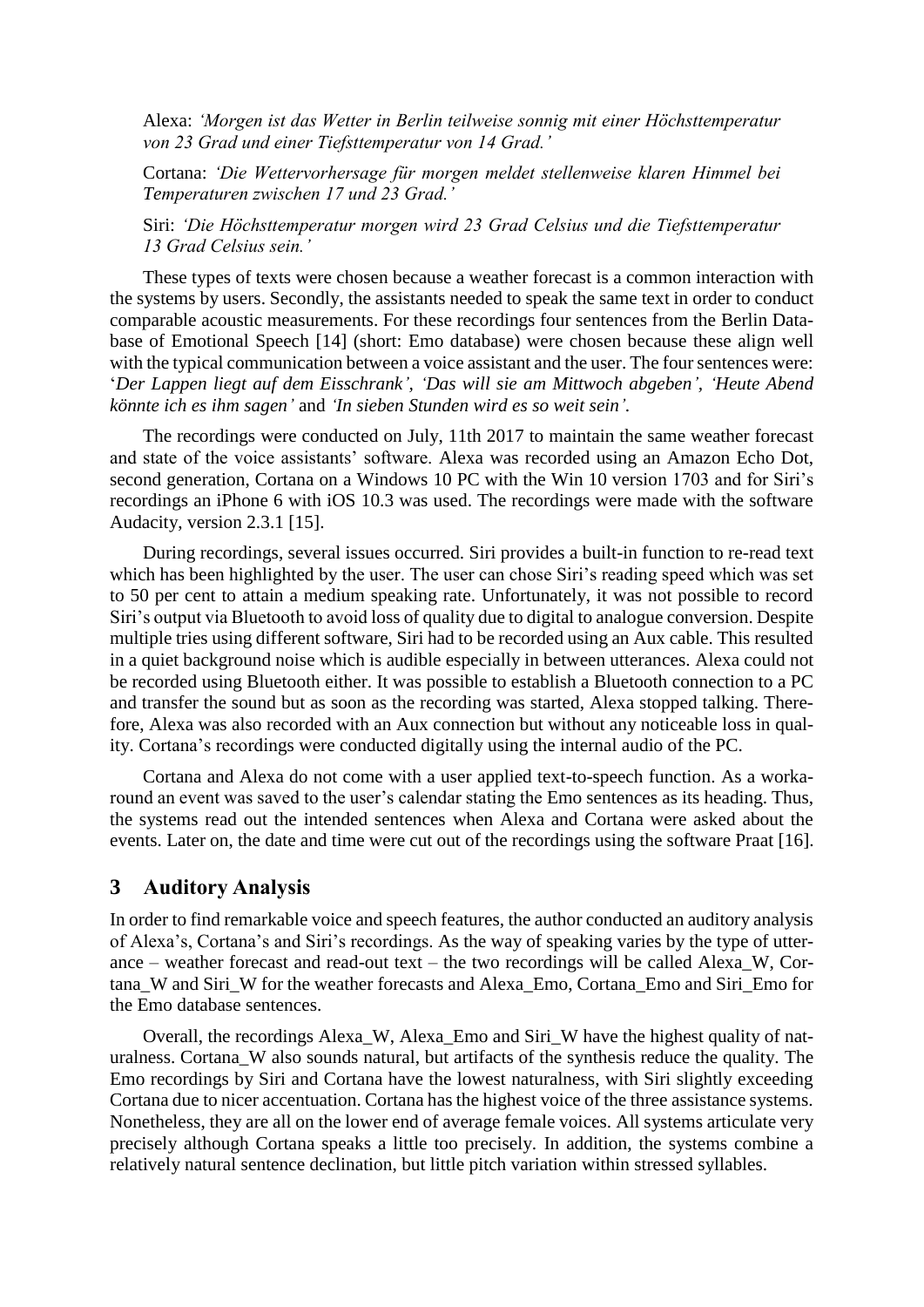## <span id="page-2-0"></span>**4 Perceptive Analysis of Alexa's, Cortana's and Siri's Vocal Personality**

A hearing experiment was conducted in order to test on the following hypotheses:

Hypothesis 1: It is possible to assign personality to the virtual voice assistants Alexa, Cortana and Siri based on their voices and speech.

Hypothesis 2: It is possible to evaluate the attractiveness of the assistant systems based on their voices and speech.

Hypothesis 3: The personality assessment based on the Emo recordings and on the weather forecasts of the three systems is different.

Hypotheses 4: The reasons for the different personality perceptions of Alexa, Cortana and Siri are differences in (i) the mean pitch, (ii) stress, (iii) speaking rate, (iv) articulatory accuracy and (v) spectral properties of the voices.

#### **4.1 Procedure**

In order to analyse Alexa's, Cortana's and Siri's perceived personality the 30-item abridged version of the NEO-FFI in German according to Körner et al [17] was used. The listeners were asked to evaluate all six recordings using the NEO-FFI and on a seven item Likert scale (1: very unattractive, 7: very attractive) regarding the attractiveness of the voices.

37 listeners took part in the test with 28 being female and nine being male. All of them were German native speakers. The participants spread over various age groups: 15 were between 21 and 30 years old, six between 31 and 40 years old and one participant was in the group of 41 to 50 years-olds. The second most participants with a total of 13 listeners came from the group of 51 to 60 years-olds and two participants were older than 60.

Participants needed 22 minutes on average to complete the listening test. It was conducted online at SoSciSurvey.com. Participants were not told that they are hearing the voice assistants by Amazon, Windows and Google but only told that they are rating synthetic voices.

#### **4.2 Results**

As there weren't any studies on the Big Five personality of the three systems, two-sided hypotheses were used. In order to test on the hypotheses three paired t-tests (Alexa-Cortana, Alexa-Siri and Cortana-Siri) were conducted per Big Five dimension using the software R. To avoid Alpha error accumulation p was Bonferroni-corrected from .05 to .017 which results in a confidence interval of 98.3 per cent. For testing the homogeneity of the group of participants the intra class correlation (ICC) [18] was used. The listener group was checked for their ICC for each personality dimension of the NEO-FFI and reduced by as many listeners until the ICC comes as close as possible to 1 (100 per cent) without the ICC difference between the listeners falling below 0.001.

In the Extraversion rating of the Emo recordings 16 out of 37 listeners' ratings remained, for the weather forecast 22 out of 37 ratings remained. The assessment of Conscientiousness was calculated with nine (Emo) and ten judgments (weather). The data for Neuroticism contained 18 listener ratings for the Emo recordings and eleven ratings for the weather report. The dimension of Openness to Experience was rated by 20 (Emo) and 28 listeners (weather). In terms of Agreeableness, 23 of the 37 judgments for the Emo sentences were included in the ttests. For the weather report, 29 of the 37 listeners' ratings remained. The attractiveness of the recordings in the Emo database was judged to be the sufficiently homogeneous by 30 listeners, and 32 listeners for the weather report.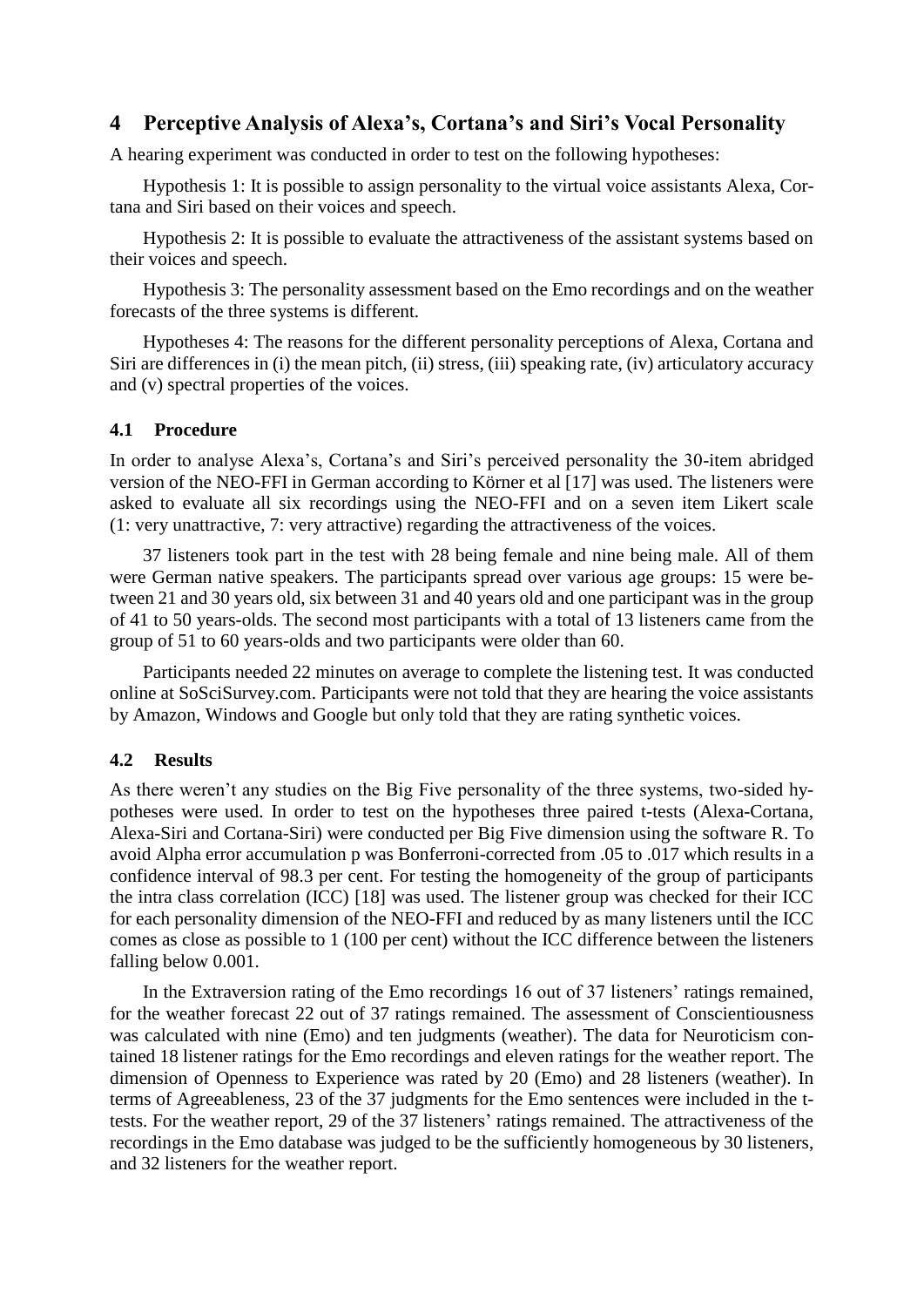It is important to note that the ICC does not measure the quality of the judgments, i.e. it does not show how appropriate the personalities attributed are to the actual personality of the speaker, but only measures the consistency of the hearers' judgments.

In the dimension Extraversion there was a significant difference between Alexa\_Emo and Cortana Emo ( $p = .00003346$ ) as well as between Cortana Emo and Siri Emo ( $p = .00003607$ ). Alexa\_Emo and Siri\_Emo did not differ significantly ( $p = .175$ ). The recordings of the weather forecast only showed significant results for Alexa W and Siri W ( $p = .000004109$ ) and for Siri W and Cortana W ( $p = .00000003388$ ). The t-test did not return a significant difference between Alexa\_W and Cortana\_W ( $p = .02801$ ). The means of the ratings are shown in Table [1,](#page-3-0) also in comparison to the norm sample by Körner et al [17].

In terms of Conscientiousness every t-test returned a significant result for the Emo recordings (Alexa Emo > Cortana Emo: p = .00005046; Alexa Emo > Siri Emo: p = .005276; Cortana  $E$ mo < Siri  $E$ mo: p = .001503). For the weather recordings, the difference was not significant for Alexa Emo and Siri Emo ( $p = .025$ ).

Cortana was perceived the most neurotic with a significant difference to Alexa in both recordings (Emo:  $p = .000002665$ ; weather:  $p = .00004355$ ). In comparison to Siri, only the ttest with the weather forecast ratings returned a significant result ( $p = .001267$ ). The Emo recordings of Cortana and Siri did not differ significantly ( $p = .01738$ ). Alexa and Siri on the other hand did only show a significant difference in their Emo recordings ( $p = .0001061$ ) but not in their weather forecasts ( $p = .276$ ).

In the dimension Openness to Experience, there were significant results for both of Alexa's and Siri's recordings (Emo:  $p = .0000318$ ; weather:  $p = .006757$ ) and the comparison of Siri and Cortana (Emo:  $p = .000008095$ ; weather:  $p = .0000005284$ ). Although Siri was rated to have a higher level of Openness to Experience than Alexa in both recordings, only the weather forecasts received a significantly different rating ( $p = .000007121$ ; Emo:  $p = .709$ ).

The mean ratings for Alexa's and Cortana's Agreeableness differed significantly in both types of recordings (Emo:  $p = .000000005314$ ; weather: .000002638) which was also true for the differences between Cortana and Siri (Emo:  $p = .000000005486$ ; weather: 8.976\*10<sup>-11</sup>). Alexa W and Siri W also showed a significant difference ( $p = .0006714$ ) but the t-test for Alexa\_Emo and Siri\_Emo did not return a significant result ( $p = .239$ ).

In terms of attractiveness both of Alexa's and Cortana's recordings showed significant differences (Emo:  $p = .00000004948$ ; weather:  $p = .00000001295$ ). For Cortana and Siri there were also significant results when comparing both recordings: Emo:  $p = .00000006889$ ; weather:  $p = 5.504*10^{-13}$ . The differences in attractiveness between Alexa and Siri were not significant for the ratings of both recordings (Emo:  $p = .935$ ; weather:  $p = .121$ )

<span id="page-3-0"></span>

|             | Extraver- | Conscien- | Neuroti- | Openness to | Agreea- | Attrac-  |
|-------------|-----------|-----------|----------|-------------|---------|----------|
|             | sion      | tiousness | cism     | Experience  | bleness | tiveness |
| Alexa_Emo   | 2,01      | 3,02      | 0,96     | 2,19        | 2,30    | 3,97     |
| Alexa_W     | 2,10      | 3,40      | 0.98     | 1,96        | 2,53    | 5,28     |
| Cortana_Emo | 1,23      | 1,70      | 2,04     | 1,20        | 1,12    | 1,90     |
| Cortana_W   | 1,69      | 2,25      | 2,24     | 1,60        | 1,53    | 3,00     |
| Siri Emo    | 2,22      | 2,35      | 1,81     | 2,25        | 2,83    | 4,00     |
| Siri_W      | 2,85      | 3,05      | 1,20     | 2,60        | 3,05    | 5,75     |
| Norm sample | 2,28      | 2,96      | 1,52     | 2,04        | 2,79    |          |

**Table 1: Means of the Personality, Attractiveness Ratings and the Norm Sample [17]**

When comparing the systems in themselves between their Emo resp. weather recordings, only the attractiveness was always rated significantly different when comparing the Emo to the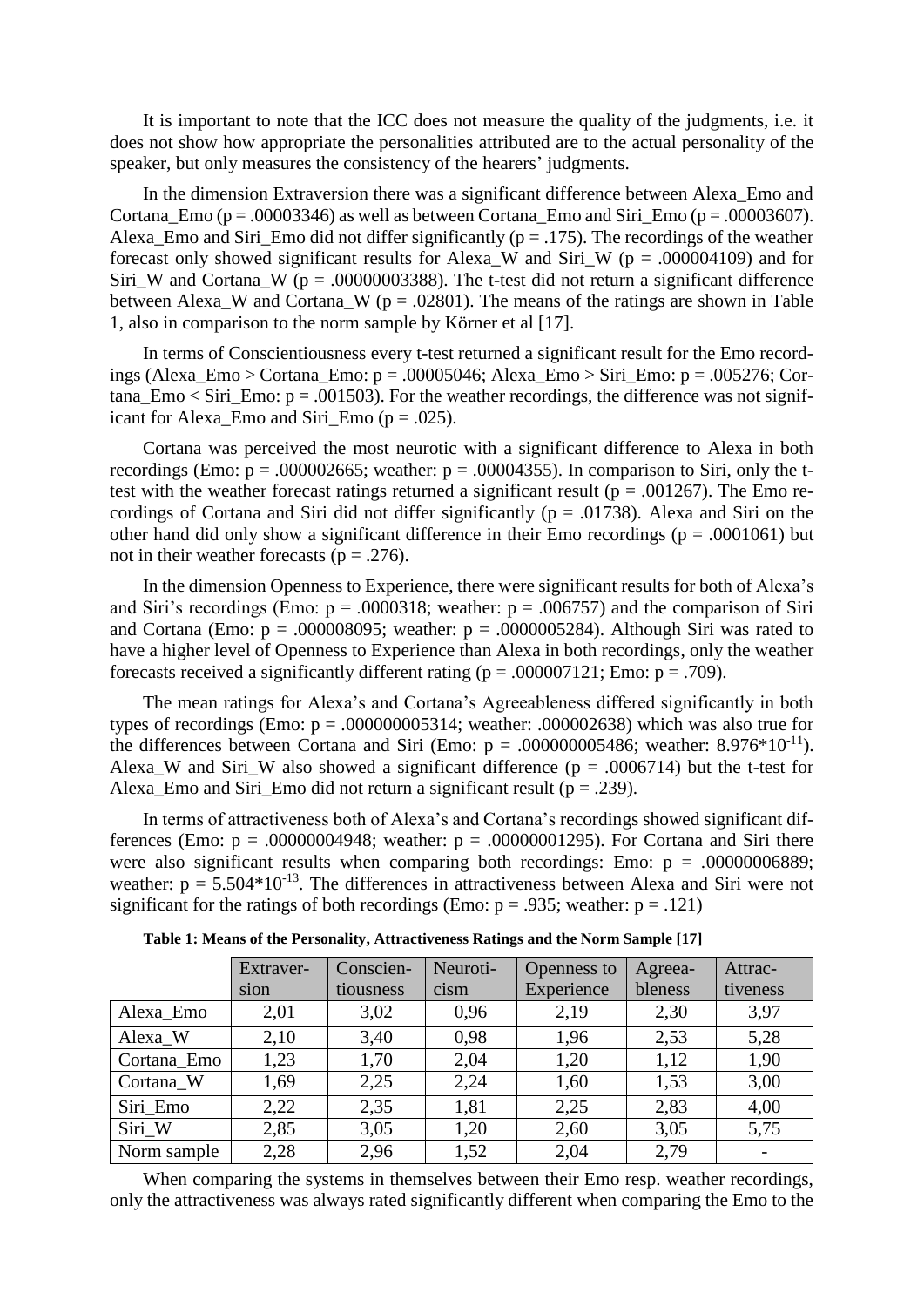weather values with the weather forecast always being more attractive than the Emo sentences. For the personality dimensions only five t-tests returned a significant result being the Extraversion of Siri\_Emo and Siri\_W (p = .003492), the Openness to Experience of Cortana's recordings ( $p = .0001609$ ) and Siri's recordings (.008312) and Siri's Agreeableness ( $p = .003573$ ).

### **5 Acoustical Analysis**

Mainly the Emo recordings were used for the acoustical analysis because they provide the same wording for every system. The weather forecasts are used to point out measurements of hearable differences stated in the auditory analysis. Measurements were done using Praat [16].

As Praat shows a tendency to produce outliers when using its automatic pitch extraction, the median of the pitch will be regarded as the best fit to describe the voice assistants' mean pitches. When comparing Alexa's, Cortana's and Siri's pitches (s. [Table 2\)](#page-4-0) to the mean woman's pitch in Germany, which is located at 220 Hz [19], the perceived lower pitch can be confirmed.

<span id="page-4-0"></span>

|             | Arithmetic mean | Median       | <b>Standard deviation</b> |
|-------------|-----------------|--------------|---------------------------|
| Alexa Emo   |                 | 76           |                           |
| Cortana Emo | 93 ا            | 190          |                           |
| Siri Emo    | 70              | $\mathbf{a}$ |                           |

**Table 2: Pitch measurements in Hertz**

The standard deviation of the pitch indicates how vivid speech is. Lower numbers show more monotonous speech whereas higher values indicate more vivid speech. Siri's standard deviation is comparable to the one of a news reporter (about 20 Hz), whereas Alexa's and Cortana's values are more equal to those found in TV hosts (about 40 Hz). The standard deviation was lower in Alexa's and Cortana's weather recordings (Alexa W: 34 Hz, Cortana W: 36 Hz) and higher in Siri\_W (20 Hz).

In order to analyse Alexa's, Cortana's and Siri's way of sentence and word stress the pitch and duration of stressed and unstressed syllables were measured. Alexa uses mainly a raise of pitch to stress syllables, the duration of stressed and unstressed units is very similar. Cortana on the other hand, enables higher pitch as well as prolonged duration of stressed syllables. However, Siri seems to use longer durations to stress rather than pitch because her pitch is very similar in every level of stress. To describe the way of intonation more, the Praat script Prosogram [20] was used. The Emo recordings of the systems mainly show constant courses of intonation or even falling movements which backs the impression of monotonous or even bored speech [21]. The weather recordings however really show more movements in intonation. Especially in Alexa's weather forecast, more movement in stressed units can be observed. However, Siri's intonation is still the most monotonous with the most constant courses of intonation.

The speaking rate was measured in syllables per second. Cortana speaks the most slowly with 3.9 syllables/sec in the Emo recording and 4.5 syllables/sec during the weather forecast. Alexa follows shortly after Cortana with 4.3 syllables/sec (Alexa\_Emo) and 4.8 syllables/sec (Alexa\_W). Siri speaks at the highest rate with 4.7 for Siri\_Emo and 4.9 for Siri\_W. All systems spoke faster in their weather forecasts than during the Emo recordings. Still, all speaking rates are near to the average of 4.4 syllables/sec for read out text [22] or slightly over the rates for improvised speech (3.16 syllables/sec [22] or 4.17 syllables/sec [23])

Alexa's, Cortana's and Siri's perceived high articulatory precision turned out to be true in parts. Most vowels show normal formant values as observed in average female German speakers [24]. Cortana reaches a vowel target overshoot in her [a], producing formant frequencies as high as 1015 Hz for the first formant  $(F_1)$  and 1611 for the second formant  $(F_2)$  (standard:  $F_1$ : 836 Hz,  $F_2$ : 1586 Hz [24]). Alexa and Siri on the other hand overshoot the vowel target for [i]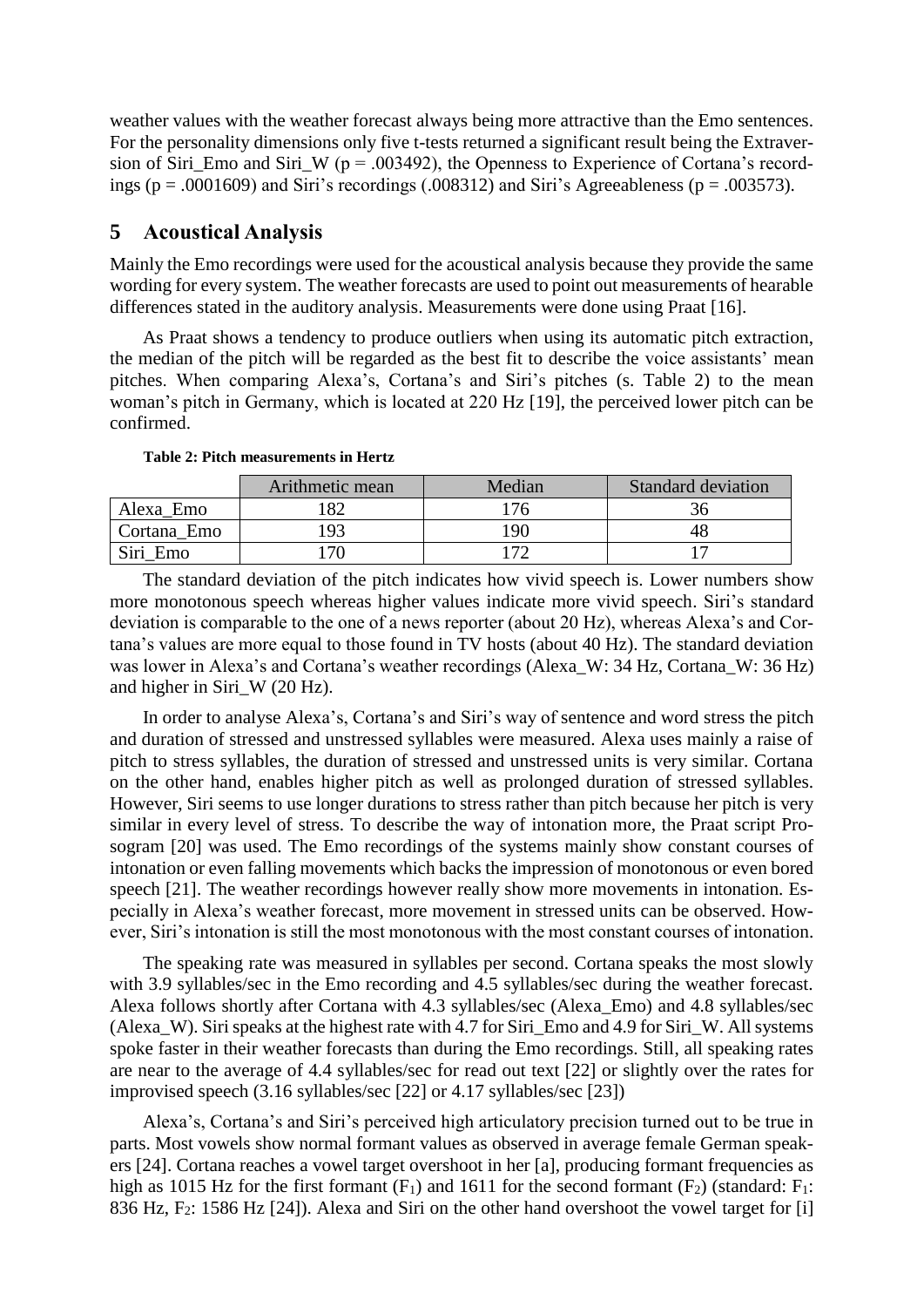(Alexa: F1: 348 Hz, F2: 2652 Hz; Siri: F1: 327 Hz, F2: 2711 Hz; standard: F1: 302 Hz, F2: 2533 Hz). Moreover, their formant frequencies for [e] are very close to a standard [i] (Alexa: F1: 299 Hz, F2: 2651 Hz; Siri: F1: 343 Hz, F2: 2669 Hz; standard: F1: 434 Hz, F2: 2461 Hz).

When comparing the spectral slices of the  $/a/$  in the word 'Abend' of the Emo sentences, Alexa's strong and stable voice is proven by a lot of power throughout the whole spectrum. Siri's spectral slice looks the most natural for the weather recording, in the Emo sentences however, the lower frequencies outweigh the higher ones which usually indicates sad or resigned emotion [25]. Due to the look of the oscillogram of the /a/, Alexa's voice is darker as Cortana's and Siri's because the oscillation is more similar to a sine curve rather than impulselike as Cortana's and Siri's oscillograms are.

## **6 Conclusion**

Hypothesis 1 and 2 (s. chapte[r 4\)](#page-2-0) could be verified by the evaluation of the listening experiment. None of the participants showed any difficulties assigning a personality to the synthetic voices. Moreover, significant differences were found between the personalities of the three voices which indicates that people notice individual traits. This is also applicable for attractiveness.

Hypothesis 3 that the ratings of the Emo and weather recordings differed from each other cannot be accepted in its general form. Although the quality of the synthesis were perceived differently for Cortana and Siri, these could not always be verified statistically. Only for the rating of attractiveness, the weather forecast was rated significantly more attractive than the Emo recordings throughout all systems.

As three recordings are too small of a dataset to find statistic correlations, the parts of hypotheses 4 could neither be verified nor falsified. In the following, the results and measurements are compared to previous findings of research [21]. It was replicated that higher mean pitch could be found in persons with higher levels of Neuroticism, Cortana in this case. That lower pitches in women's voices are perceived as pleasant, trustworthy and competent [19] could be linked to Siri and Alexa being rated as more attractive than Cortana. Alexa, whose spectrum showed the most power in higher frequencies, was rated to have a low level of Neuroticism which was also a result of previous research [21]. Cortana, who was rated most neurotic, had the least power in higher frequencies in her spectral slice. Findings about acoustical correlates for Extraversion could not be replicated with the data on hand. Nevertheless, the order of some acoustic measurements were the same or reversed as the order found in most personality ratings (Siri  $>$  Alexa  $>$  Cortana). This sequence is applicable for the speaking rate, whereas the standard deviation of the pitch and the mean pitch show the reversed order because Cortana showed the highest values, followed by Siri and then Alexa. These findings could be used to generate more hypotheses for further research.

## **7 Discussion**

In order to find acoustic correlates to the personality of the voice assistants, more data should be collected to conduct statistical tests of correlation. A general problem about working with the voices of the three systems is that the companies constantly operate on them. This means that the recordings can become obsolete in a very short matter of time. So research on them can only be a snapshot of their development.

Another weakness of the present data is the imbalance of participants in the listening experiment in regard to their sex. Also, there should be more data collected about the participants such as experience with voice assistants and their attitude towards them. But as the participants were not primed as to which voice assistants they were listening to, they might not even have recognised the synthetic voices presented. Still, regular users of Alexa, Cortana and Siri might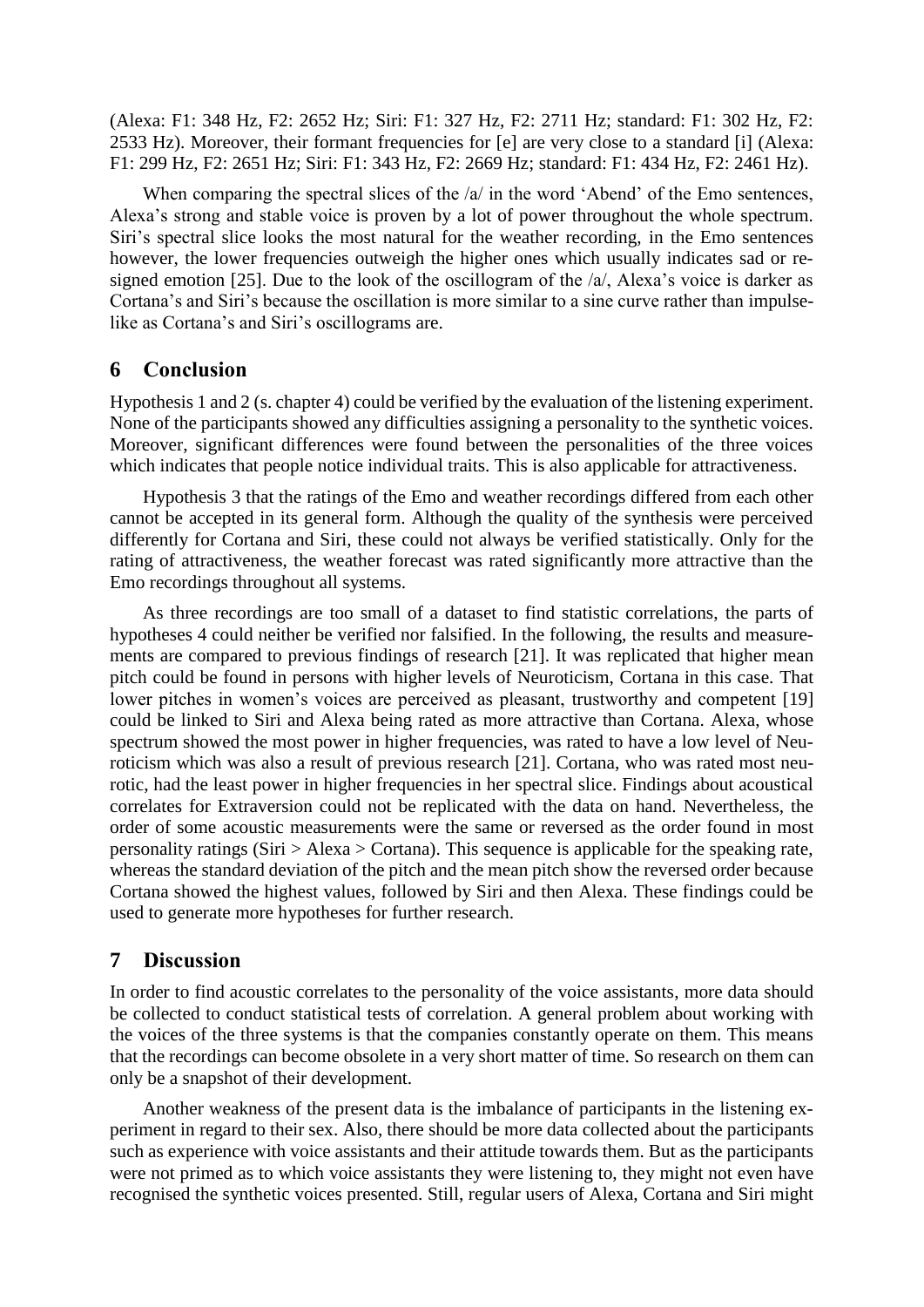have been able to identify them. So it would be useful to ask participants whether they recognised the voice and use the assistant regularly.

All in all, it can be said that listeners do assign a personality to synthetic voices. This finding can be relevant in the development of voice assistants, especially for companies. It is probable that the personality a person assigns to the system, is transferred to the company providing the system [26] [27]. And as people tend to adapt to voice systems [28] and because voice-only communication elicits higher rates of empathic accuracy than vision-only or multidimensional communication [29], users might even be able form an emotional bond to these personalities if programmed and chosen well.

### **8 References**

- [1] BOTH, G., "Better Living Through Siri? Arbeitsersparnis, Geschlecht und Virtuelle Assistent\_innen," *Zentrum für transdisziplinäre Geschlechterstudien Bulletin Texte 40,*  pp. 123-138, 2012.
- [2] HOLST, A., "statista.com", 4 January 2021. [Online]. Available: https://www.statista.com/ statistics/973815/worldwide-digital-voice-assistant-in-use/. [accessed 20 January 2021].
- [3] WECHSUNG, I., EHRENBRINK, P., SCHLEICHER, R. and MÖLLER, S., "Investigating the social facilitation effect in human-robot-interaction," in *Natural Interaction with Robots, Knowbots and Smartphones Putting Spoken Dialog Systems into Practice*, New York, Springer, 2014, pp. 167-177.
- [4] GEHL, R. W. and BAKARDJIEVA, M., Socialbots and Their Friends: Digital Media and the Automation of Sociality, New York: Routledge, 2017.
- [5] GUZMAN, A. L., "Making AI Safe for Humans: A Conversation with Siri," in *Socialbots and Their Friends: Digital Media and the Automation of Sociality*, New York, Routledge, 2017, pp. 69-85.
- [6] FERDINAND, J.-P., JETZKE T., "Voice Computing allgegenwärtige Spracherkennung," in *Büro für Technikfolgen-Abschätzung beim Deutschen Bundestag. Themenkurzprofil Nr. 15*, 2017.
- [7] SARIKAYA, R., CROOK, P. A., MARIN, A., JEONG, M., ROBICHAUD, J. P., CELIKYILMAZ, A. and KIM, Y. B., "An Overview of End-to-End Language Unterstanding and Dialog Mamangement for Personal Digital Assistants," in *2016 IEEE Spoken Language Technology Workshop (SLT)*, San Diego (USA), 2016.
- [8] HILLMANN, S., WEISS, B., MICHAEL, T., MÖLLER, S., "Simulation von Nutzerverhalten bei der Interaktion mit Sprachdialogsystemen mittels Künstlicher Neuronaler Netzwerke," in *29. Konferenz Elektronische Sprachsignalverarbeitung (ESSV), Ulm*, Studientexte zur Sprachkommunikation, Dresden, TUDpress, 2018, pp. 151-158.
- [9] HINTERLEITNER, F., Quality of Synthetic Speech. Perceptual Dimensions, Influencing Factors and Instrumental Assessment., Dissertation at the TU Berlin, 2016.
- [10] NORRENBROCK, C. R., HINTERLEITNER, F., HEUTE, U. and MÖLLER, S., "Instrumental Assessment of Prosodic Quality for Text-to-Speech Signals," *IEEE Signal Processing Letters, Vol. 19, No. 5,* pp. 255-258, Mai 2012.
- [11] BURKHARDT, F. and WEISS, B., "Complex Emotions The Simultaneous Simulation of Emotion-Related States In Synthesized Speech," in *28. Konferenz Elektronische Sprachsignalverarbeitung*, Dresden, TUDpress, 2017, pp. 67-74.
- [12] WU, B., JIA, J., HE, T., DU, J., YI, X. and NING, Y., "Interferring User's Emotions for Human-Mobile Voice Dialogue Applications," in *2016 IEEE International Conference on Multimedia and Expo (ICME)*, Seattle (USA), 2016.